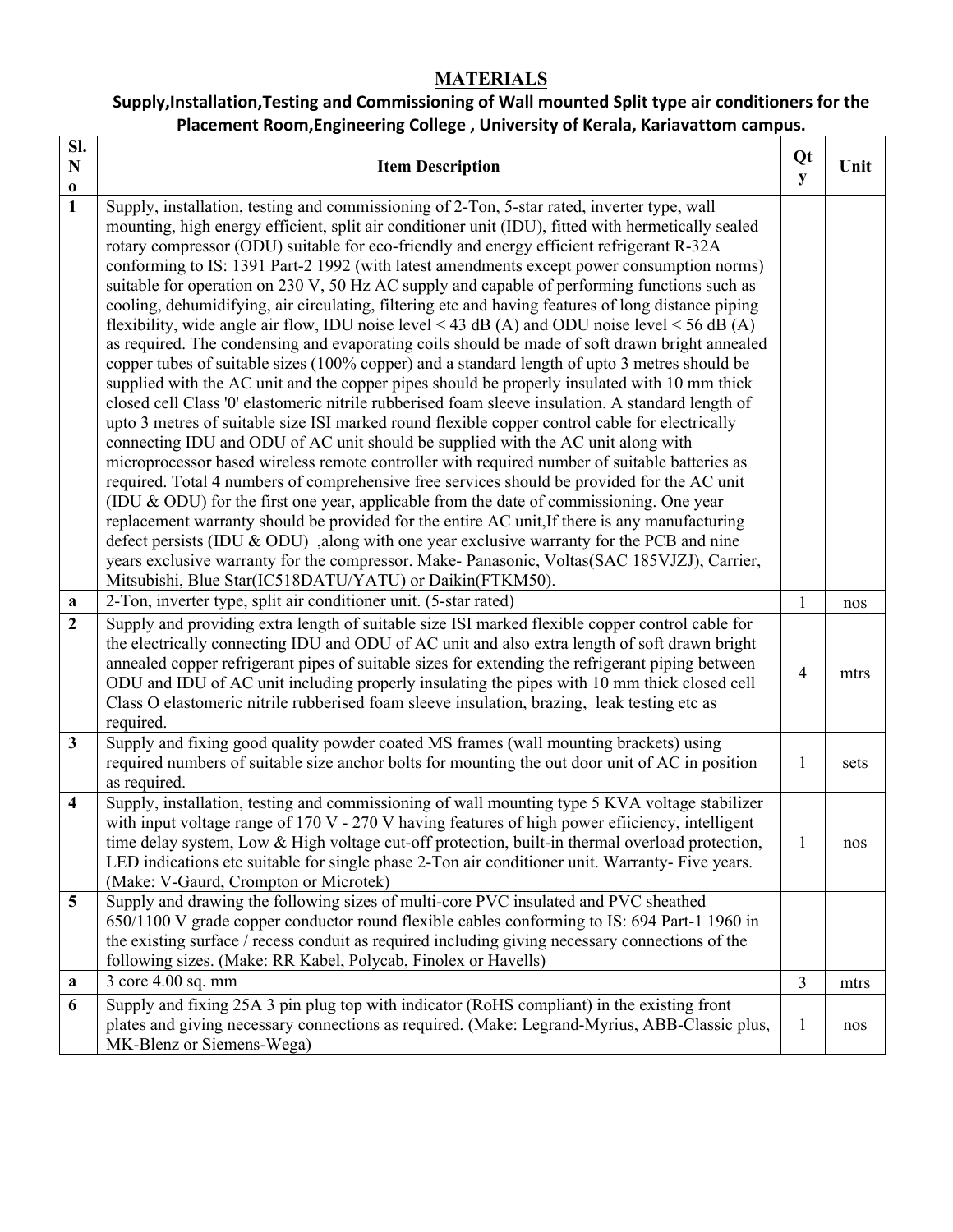## **Supply,Installation,Testing and Commissioning of Wall mounted Split type air conditioners for the Principal Office,Engineering College , University of Kerala, Kariavattom campus.**

| Sl.<br>$\mathbf N$          | <b>Item Description</b>                                                                                                                                                                                                                                                                                                                                                                                                                                                                                                                                                                                                                                                                                                                                                                                                                                                                                                                                                                                                                                                                                                                                                                                                                                                                                                                                                                                                                                                                                                                                                                          | Qt<br>${\bf y}$ | Unit |
|-----------------------------|--------------------------------------------------------------------------------------------------------------------------------------------------------------------------------------------------------------------------------------------------------------------------------------------------------------------------------------------------------------------------------------------------------------------------------------------------------------------------------------------------------------------------------------------------------------------------------------------------------------------------------------------------------------------------------------------------------------------------------------------------------------------------------------------------------------------------------------------------------------------------------------------------------------------------------------------------------------------------------------------------------------------------------------------------------------------------------------------------------------------------------------------------------------------------------------------------------------------------------------------------------------------------------------------------------------------------------------------------------------------------------------------------------------------------------------------------------------------------------------------------------------------------------------------------------------------------------------------------|-----------------|------|
| $\mathbf 0$<br>$\mathbf{1}$ | Supply, installation, testing and commissioning of 2-Ton, 5-star rated, inverter type, wall                                                                                                                                                                                                                                                                                                                                                                                                                                                                                                                                                                                                                                                                                                                                                                                                                                                                                                                                                                                                                                                                                                                                                                                                                                                                                                                                                                                                                                                                                                      |                 |      |
|                             | mounting, high energy efficient, split air conditioner unit (IDU), fitted with hermetically sealed<br>rotary compressor (ODU) suitable for eco-friendly and energy efficient refrigerant R-32A<br>conforming to IS: 1391 Part-2 1992 (with latest amendments except power consumption norms)<br>suitable for operation on 230 V, 50 Hz AC supply and capable of performing functions such as<br>cooling, dehumidifying, air circulating, filtering etc and having features of long distance piping<br>flexibility, wide angle air flow, IDU noise level < 43 dB (A) and ODU noise level < 56 dB (A)<br>as required. The condensing and evaporating coils should be made of soft drawn bright annealed<br>copper tubes of suitable sizes (100% copper) and a standard length of upto 3 metres should be<br>supplied with the AC unit and the copper pipes should be properly insulated with 10 mm thick<br>closed cell Class '0' elastomeric nitrile rubberised foam sleeve insulation. A standard length of<br>upto 3 metres of suitable size ISI marked round flexible copper control cable for electrically<br>connecting IDU and ODU of AC unit should be supplied with the AC unit along with<br>microprocessor based wireless remote controller with required number of suitable batteries as<br>required. Total 4 numbers of comprehensive free services should be provided for the AC unit<br>(IDU $\&$ ODU) for the first one year, applicable from the date of commissioning. One year<br>replacement warranty should be provided for the entire AC unit, If there is any manufacturing |                 |      |
|                             | defect persists (IDU $\&$ ODU), along with one year exclusive warranty for the PCB and nine<br>years exclusive warranty for the compressor. Make- Panasonic, Voltas(SAC 185VJZJ), Carrier,                                                                                                                                                                                                                                                                                                                                                                                                                                                                                                                                                                                                                                                                                                                                                                                                                                                                                                                                                                                                                                                                                                                                                                                                                                                                                                                                                                                                       |                 |      |
|                             | Mitsubishi, Blue Star(IC518DATU/YATU) or Daikin(FTKM50).                                                                                                                                                                                                                                                                                                                                                                                                                                                                                                                                                                                                                                                                                                                                                                                                                                                                                                                                                                                                                                                                                                                                                                                                                                                                                                                                                                                                                                                                                                                                         |                 |      |
| $\mathbf a$                 | 2-Ton, inverter type, split air conditioner unit. (5-star rated)                                                                                                                                                                                                                                                                                                                                                                                                                                                                                                                                                                                                                                                                                                                                                                                                                                                                                                                                                                                                                                                                                                                                                                                                                                                                                                                                                                                                                                                                                                                                 | 1               | nos  |
| $\overline{2}$              | Supply and providing extra length of suitable size ISI marked flexible copper control cable for<br>the electrically connecting IDU and ODU of AC unit and also extra length of soft drawn bright<br>annealed copper refrigerant pipes of suitable sizes for extending the refrigerant piping between<br>ODU and IDU of AC unit including properly insulating the pipes with 10 mm thick closed cell<br>Class O elastomeric nitrile rubberised foam sleeve insulation, brazing, leak testing etc as<br>required.                                                                                                                                                                                                                                                                                                                                                                                                                                                                                                                                                                                                                                                                                                                                                                                                                                                                                                                                                                                                                                                                                  | $\overline{4}$  | mtrs |
| $\mathbf{3}$                | Supply and fixing good quality powder coated MS frames (wall mounting brackets) using<br>required numbers of suitable size anchor bolts for mounting the out door unit of AC in position<br>as required.                                                                                                                                                                                                                                                                                                                                                                                                                                                                                                                                                                                                                                                                                                                                                                                                                                                                                                                                                                                                                                                                                                                                                                                                                                                                                                                                                                                         | 1               | sets |
| $\overline{\mathbf{4}}$     | Supply, installation, testing and commissioning of wall mounting type 5 KVA voltage stabilizer<br>with input voltage range of 170 V - 270 V having features of high power efficiency, intelligent<br>time delay system, Low & High voltage cut-off protection, built-in thermal overload protection,<br>LED indications etc suitable for single phase 2-Ton air conditioner unit. Warranty- Five years.<br>(Make: V-Gaurd, Crompton or Microtek)                                                                                                                                                                                                                                                                                                                                                                                                                                                                                                                                                                                                                                                                                                                                                                                                                                                                                                                                                                                                                                                                                                                                                 | 1               | nos  |
| 5                           | Supply and drawing the following sizes of multi-core PVC insulated and PVC sheathed<br>650/1100 V grade copper conductor round flexible cables conforming to IS: 694 Part-1 1960 in<br>the existing surface / recess conduit as required including giving necessary connections of the<br>following sizes. (Make: RR Kabel, Polycab, Finolex or Havells)                                                                                                                                                                                                                                                                                                                                                                                                                                                                                                                                                                                                                                                                                                                                                                                                                                                                                                                                                                                                                                                                                                                                                                                                                                         |                 |      |
| a                           | 3 core 4.00 sq. mm                                                                                                                                                                                                                                                                                                                                                                                                                                                                                                                                                                                                                                                                                                                                                                                                                                                                                                                                                                                                                                                                                                                                                                                                                                                                                                                                                                                                                                                                                                                                                                               | $\overline{3}$  | mtrs |
| 6                           | Supply and fixing 25A 3 pin plug top with indicator (RoHS compliant) in the existing front<br>plates and giving necessary connections as required. (Make: Legrand-Myrius, ABB-Classic plus,<br>MK-Blenz or Siemens-Wega)                                                                                                                                                                                                                                                                                                                                                                                                                                                                                                                                                                                                                                                                                                                                                                                                                                                                                                                                                                                                                                                                                                                                                                                                                                                                                                                                                                         | 1               | nos  |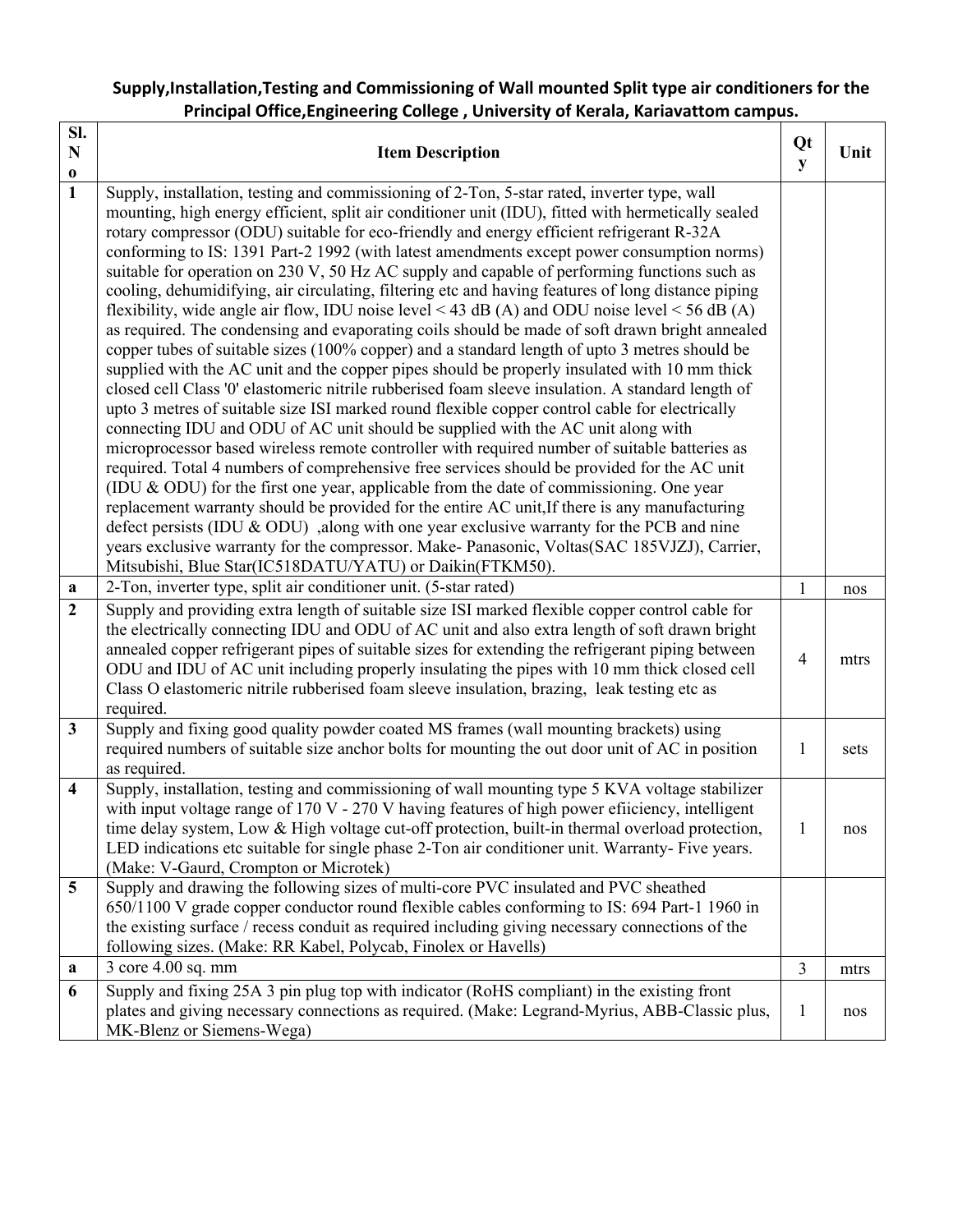#### **Scope of the Work**

The present work is to provide networking and install an independent *Installation, Testing and commissioning of wall mounted split type AC for the placement room and Principals chamber in University College of Engineering, Kariavattom*.

The supplier has to be supply, install and commissioning the item and train the staff to operate and maintain it. The entire quote shall form an integrated system. The existing facility in the existing CCF building shall be utilized. If any additional components are needed for the satisfactory completion of the work, the supplier shall add the item in the above list.

### **Terms and conditions**

- 1. This Bid is single **cover bid**, Both Technical Bid and Financial Bid shall be submitted in same covers.
- 2. The bidder shall quote rate for each items in the BoQ. Incomplete BoQ is liable to be rejected.
- 3. The Bidder shall quote price in clear terms and the specification of products. The rates quoted must be inclusive of all taxes, cost of supply at site, warranty and installation charges etc...
- 4. The price should be quoted only in Indian rupees. The bid shall be typed and signed by the bidder.
- 5. All the documents mentioned above shall be submitted without fail.
- 6. The bidder shall visit the location before submitting the bid. Any claim after submitting the bid will not be allowed.
- 7. *Validity:-* The Bid will be valid for 30 days from its date of opening. Further extension can be done by mutual consent.
- 8. *Delivery :-* The item should be delivered at University College of Engineering,Kariavattom, University of Kerala, Kariavattom Campus.
- 9. *Installation And Commissioning:-* The items shall be installed and commissioned at the University College of Engineering,Kariavattom, University of Kerala, Kariavattom Campus.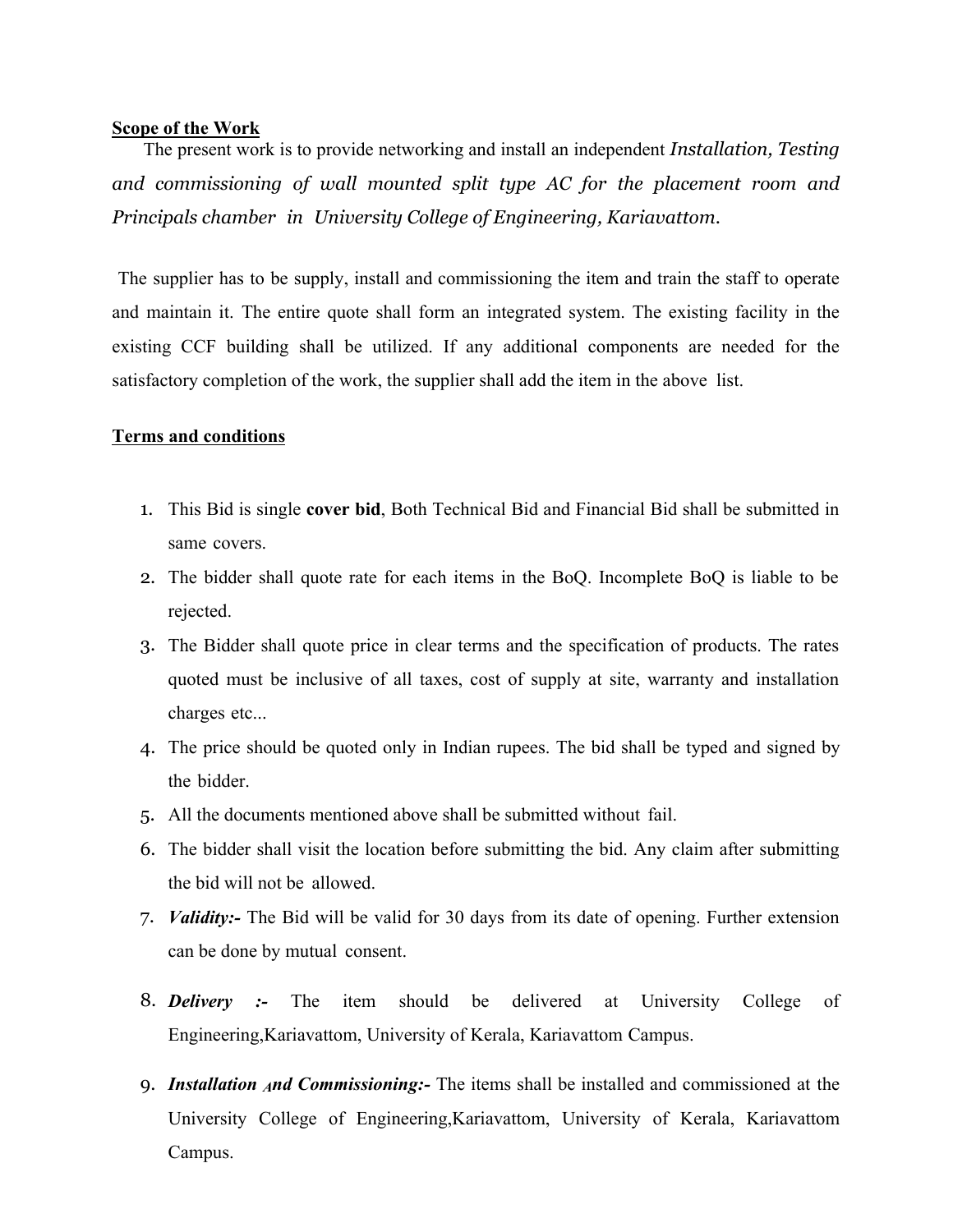- 10. *Period of Completion:-* The work shall be completed within a period 15 days from date receipt of the work order.
- 11. *Payment:-* The payment will be released only after inspecting the equipment and satisfy that the supply is as per the requirements and on the basis of actual quantity executed. The payment will be made after successful completion of the supply with in the completion period and on producing invoice in duplicate.
- 12. *Warranty/Guarantee:-* The suppliershall guarantee to repair/replace the items or its part -if found defective within the **warranty period of two years**. The entire expenditure for repair/ replace the item in this regard shall be borne by the supplier. Warranty shall be applicable for entire item.
- 13. In case of dispute arises, the decision of University authority shall be final and binding on bidders.
- 14. The undersigned reserves the right to reject or accept any or all the tenders received fully or partly without assigning any reason thereof.
- 15. General rules relating to purchase of materials/equipments will also applicable to this tender.

The cover may be super scripted with *Installation, Testing and commissioning of wall mounted split type AC for the placement room and Principals chamber in University College of Engineering, Kariavattom*.

16. *.* The bids shall be addressed to **the Principal, University College of Engineering, Kariavattom, University of Kerala,** *KAriAVAttom CAmpus, TriVAndrum-695581* on the date mentioned above. Ifthe above date of opening tender happens to be on a holiday or due to any other valid reason, the tender opening process will be done on the next working day or the day fixed by the undersigned.